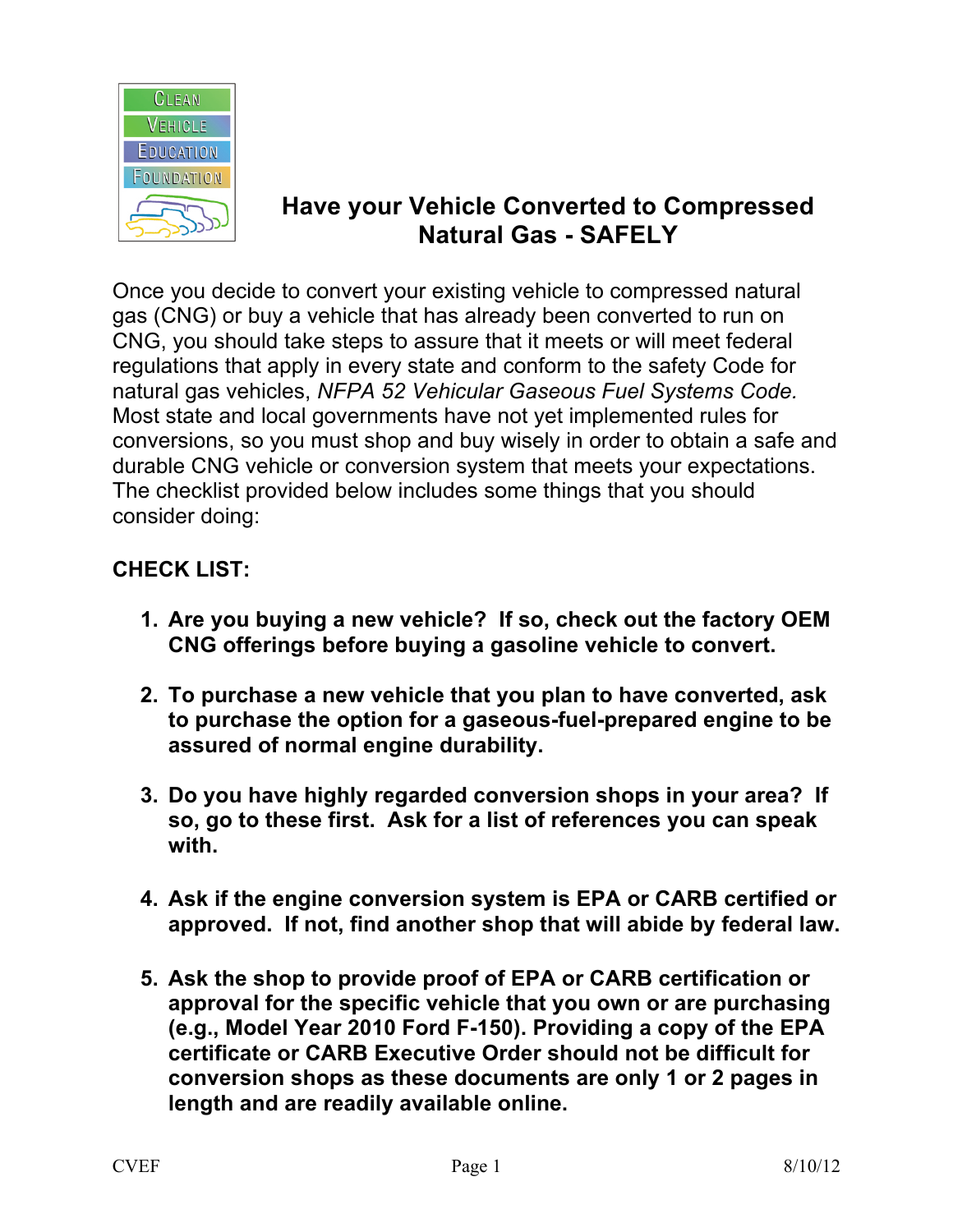- **6. Request to see proof that the person who will perform the conversion is a licensed mechanic and has received certification or training to perform conversions.**
- **7. When receiving a vehicle that has been converted, check to make sure the vehicle upfitter has installed the proper EPA label under the hood and the label at the fuel door indicating the expiration date of the cylinder and the date of inspection if it is an older cylinder.**
- **8. Converted vehicles that have been altered in accordance with National Highway Traffic Safety Administration regulations must have an alterer's label at the driver's door. Selling a new CNG vehicle to be titled for the first time that does not bear either an alterer's label or an OEM window label identifying it as an OEM CNG vehicle is a violation of federal law.**
- **9. Find out what will be the remaining useful life of the CNG cylinders to be installed. New CNG cylinders typically have a useful life of 15–20 years. See below for more information about used cylinders.**
- **10. Make sure that the conversion contract provides that:**
	- **a. The conversion kit will be EPA or CARB certified or approved for the vehicle model and engine.**
	- **b. The vehicle will comply with all applicable federal and state regulations as certified by the dealer doing the conversion.**
	- **c. The vehicle system will comply fully with the current edition of NFPA 52 (2010 or later).**
	- **d. The CNG cylinders will be labeled, tested and certified in accordance with FMVSS 304.**
	- **e. If used cylinders will be installed, make sure that the cylinders have been recently inspected by a certified cylinder inspector and be good for the life of the vehicle. Decide how many years you need.**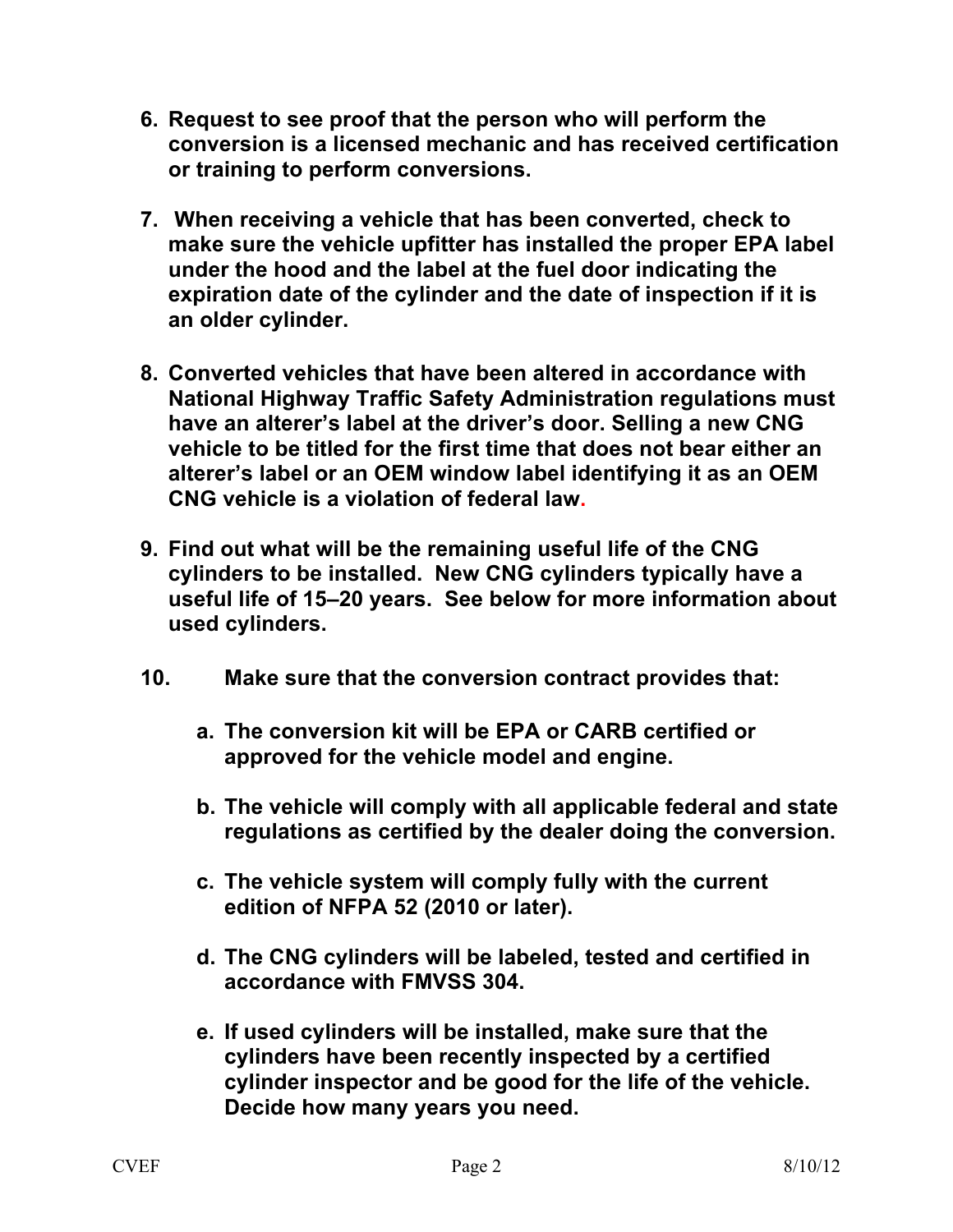## **DETAILED INFORMATION AND ADDITIONAL LINKS:**

**Consider a new CNG vehicle that is fully certified in accordance with all safety and emissions regulations.** If you do not already own the vehicle in question, you should investigate whether the vehicle you need is already available as a new CNG vehicle. U.S. automakers have recently announced plans to begin selling additional NGV offerings, so check with a local dealer to see if the vehicle you want is or soon will be available as a factory offering. Also, several OEMs are now working with aftermarket companies to make available NGVs that can be ordered directly from the dealership and upfitted at the dealership or by arrangement before delivery to the customer. Vehicle OEMs sometimes work with approved vehicle modifiers to install and test the CNG system, and the vehicle would be certified in accordance with FMVSS 303 Fuel system integrity for full confidence. In some cases, the vehicle OEM works with an approved vehicle modifier who will add the CNG fuel system before it is offered for first sale. In this situation, The National Highway Safety Administration (NHTSA) requires an additional alterer's label at the driver's door that certifies that the alterations do not take the vehicle out of compliance with Federal Motor Vehicle Safety Standards. This label assures you that the original crashworthiness of the gasoline system is matched by the added CNG system.

**If a new CNG vehicle will not serve your needs, there are necessary steps to make sure that YOU buy a safe and legal conversion.** There are well-developed safety standards for the fuel system on vehicles converted to CNG **but in most states there is no effective regulation of conversion shops to assure compliance with these standards.** There is also no voluntary industry certification agency for conversions. *The quality, safety and durability of your converted vehicle will depend on your choice of converter and the requirements of your purchase agreement.*

**Pick a conversion shop with lots of experience and satisfied customers.** Think of this as if you were picking a contractor to do major work on your house. With the rapid growth of the CNG market, you may not have a local converter with long experience but these recommendations will help.

**Purchase only an EPA and/or CARB-certified conversion system for your vehicle**. While a variety of non-certified systems are sold on the Internet and/or offered by some automotive shops, EPA's position is that installation of these systems is "tampering with a federally approved emission control system," and a federal violation punishable by a substantial financial penalty. Installation of non-certified systems can also cause a vehicle to fail emissions inspection, or lead to performance problems if the systems has not been specifically designed and tested to work on your vehicle. You can be more confident in a shop that offers only legally certified conversions. The EPA certification does not include the high-pressure storage system (i.e. the CNG cylinders).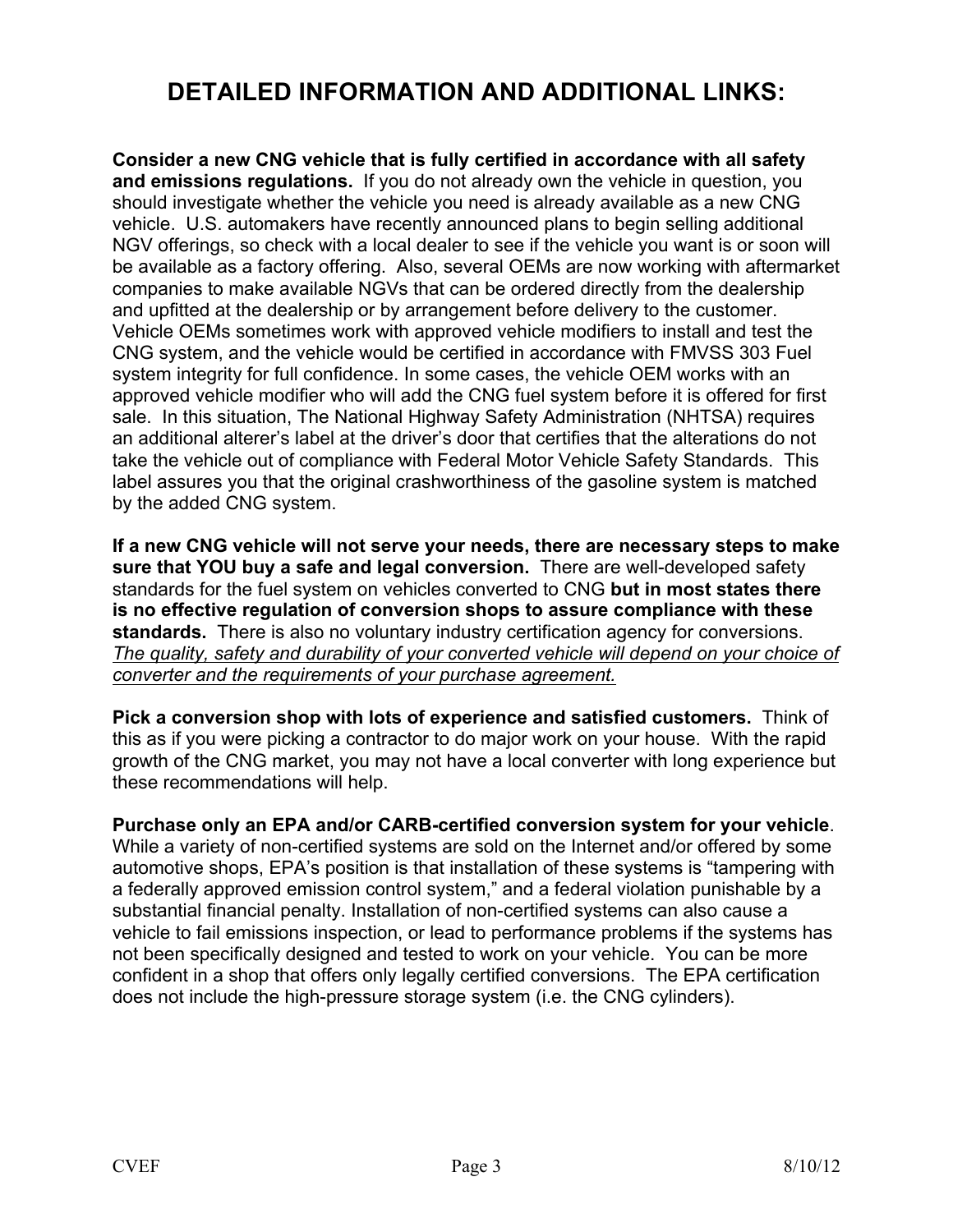**Require the converter to show that they are certified by the manufacturer of the EPA or CARB-certified system.** Anyone can open a shop and say they are a converter. So beware. EPA and CARB require that conversion system suppliers provide appropriate documentation and instructions to installers of their systems. Normally EPA- or CARB-certified engine conversion systems are sold to trained/approved installers but **CVEF has received reports that some systems are re-sold through unauthorized channels to unapproved shops.** CNG conversions **SHOULD NOT** be performed by unqualified technicians! A vehicle that has been upfitted with an EPA-certified or approved conversion system will include an EPAapproved label under the hood identifier specific information about the system.

**Require that the converter certify that the vehicle conversion complies with the most recent version of NFPA 52.** Properly installed CNG systems are safe and economical, with the vehicle operating almost exactly like a gasoline vehicle. However, CNG systems rely on high-pressure compressed natural gas for fuel, and high-pressure gases require specialized components and technical skills for installation. Conversions should be done according to the National Fire Protection Association's *Vehicular Fuel Systems Code* (NFPA 52).

**Use a licensed conversion shop where there are such regulations.** Some states such as Texas and Oklahoma have licensing requirements and the California Highway Patrol (CHP) in California has regulations for CNG vehicles. Just like a building permit for construction, make sure your conversion will meet local and state codes**.**

**Buy a vehicle with the durability you expect.** Engine designs that are durable when operated on gasoline may experience rapid valve wear when operated on natural gas. OEM certified CNG vehicles have special components (such as hardened valve seats and valves) but most converted vehicle engines do not. Generally speaking, OEM engine manufacturers may not honor the engine warranty against wear of valves in gasoline engines that are converted to CNG. If you expect to operate the vehicle under heavy load or accumulate high mileage, an engine that is designed to operate on natural gas is the smarter choice. An OEM dealer should be able to look up the VIN for your vehicle and determine whether it has a "hardened" engine. Understand the warranty for the conversion since the conversion equipment will not be covered under the vehicle's original warranty, and any damage to other engine components that are caused by the conversion systems installation or use likely may not be covered by the OEM warranty.

**Verify that the CNG cylinders are labeled in accordance with Federal Motor Vehicle Safety Standard 304. Be sure your cylinders are safe and legal.** CNG cylinders must carry labels showing they meet the applicable US Department of Transportation standard (FMVSS 304) by the symbol "DOT" on the label. The label will show an expiration date, after which the cylinder may not be safely used. Some very old converted cylinders use so-called "DOT" cylinders that are intended for shipping oxygen and other gases. **These DOT are not FMVSS-legal CNG cylinders.** 

Your cylinders must be labeled in accordance with FMVSS 304 as follows:

(a) CNG fuel container manufacturer's name, address, and telephone number.